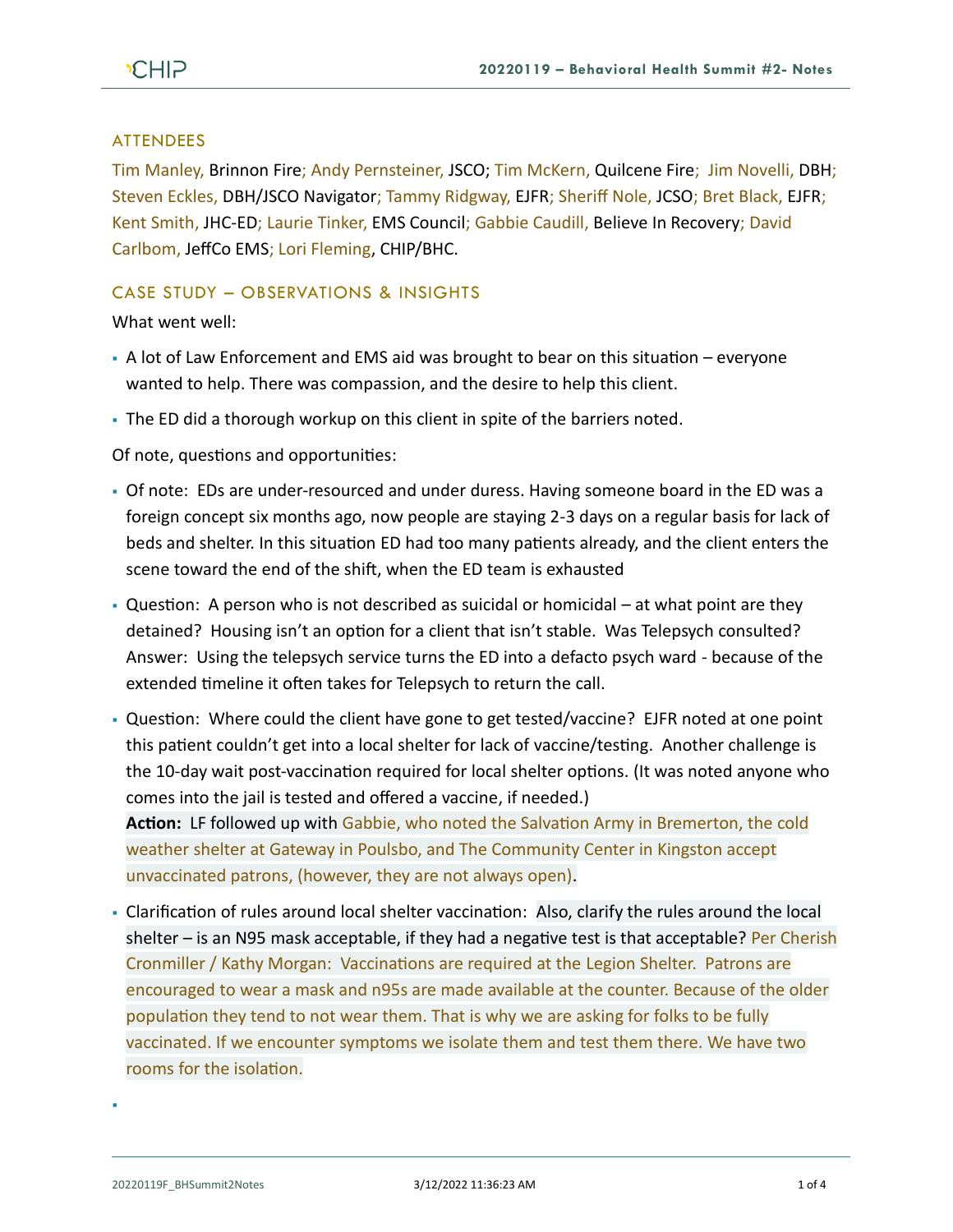- Opportunity: Would having a DCR come and evaluate the client have been appropriate, and if so, at what point in the timeline? Clarifying the boundaries of gravely disabled vs challenging personality is worthwhile. **DBH offered their availability of a DCR consult by phone** in cases like this.
- Opportunity for Homelessness Case Management: While Navigator coverage is unavailable during the early morning hours, which contributes to a sense of dearth of resources for Homeless Case Management, the **JSCO Navigator will follow up on situations/questions** that are called, emailed etc. when he comes on shift.

# AGENCY HIGHLIGHT

#### **East Jefferson Fire Rescue (EJFR)** (Refer to Slides on pp 9-20 in [Meeting Packet\)](https://www.behealthyjefferson.com/_files/ugd/2fdcdd_b587fa65bb384cef91bb0f392c6e713a.pdf)

- EJFR is a Fire District (not a Fire Dept.). Their total calls, about 76% are EMS calls and of those, 10% are behavioral health. The EJFR team documents a BH client as one call, even if interacting with BH clients more than once to transport them to ED, then from ED to next service, etc. Every interaction reduces fire crew and equipment available for emergency.
- EJFR is in the thick of handling other priorities on a landscape where costs are rising at 4% and revenue from taxes capped at only at 1%.
- EMTs receive very little specialized training to handle mental health patients in crisis EJFR is working to address that.
- EJFR is working on a full, independent strategic plan.
- EJFR capacity to take on an innovation like Community Paramedicine and Mobile Integrated Health is limited at this time. They look forward to exploring other models in counties that could be emulated. The ultimate goals is a fully baked proposal that identifies a program following the smart model, that is specific, measurable, has a timeline, methods of improvements and mitigations for when it doesn't go as planned, even to the point of ending the program if it doesn't achieve the metrics outlined.

#### **Discovery Behavioral Health (DBH)** (Refer to Slides on pp 4-8 in [Meeting Packet\)](https://www.behealthyjefferson.com/_files/ugd/2fdcdd_b587fa65bb384cef91bb0f392c6e713a.pdf)

- DBH is a state-monitored behavioral health center, mandated to serve Medicaid patients primarily. Reimbursement rates significantly limit hiring ability people at a rate that is equivalent to education and care capacity. Medicare patients require Incidental billing, which is dangerous if not done correctly.
- 4 Nurse practitioners who provide evaluations and med management treatment, including MAT; Psychiatric evaluation and medicine management patients must be willing to get therapy at the same time.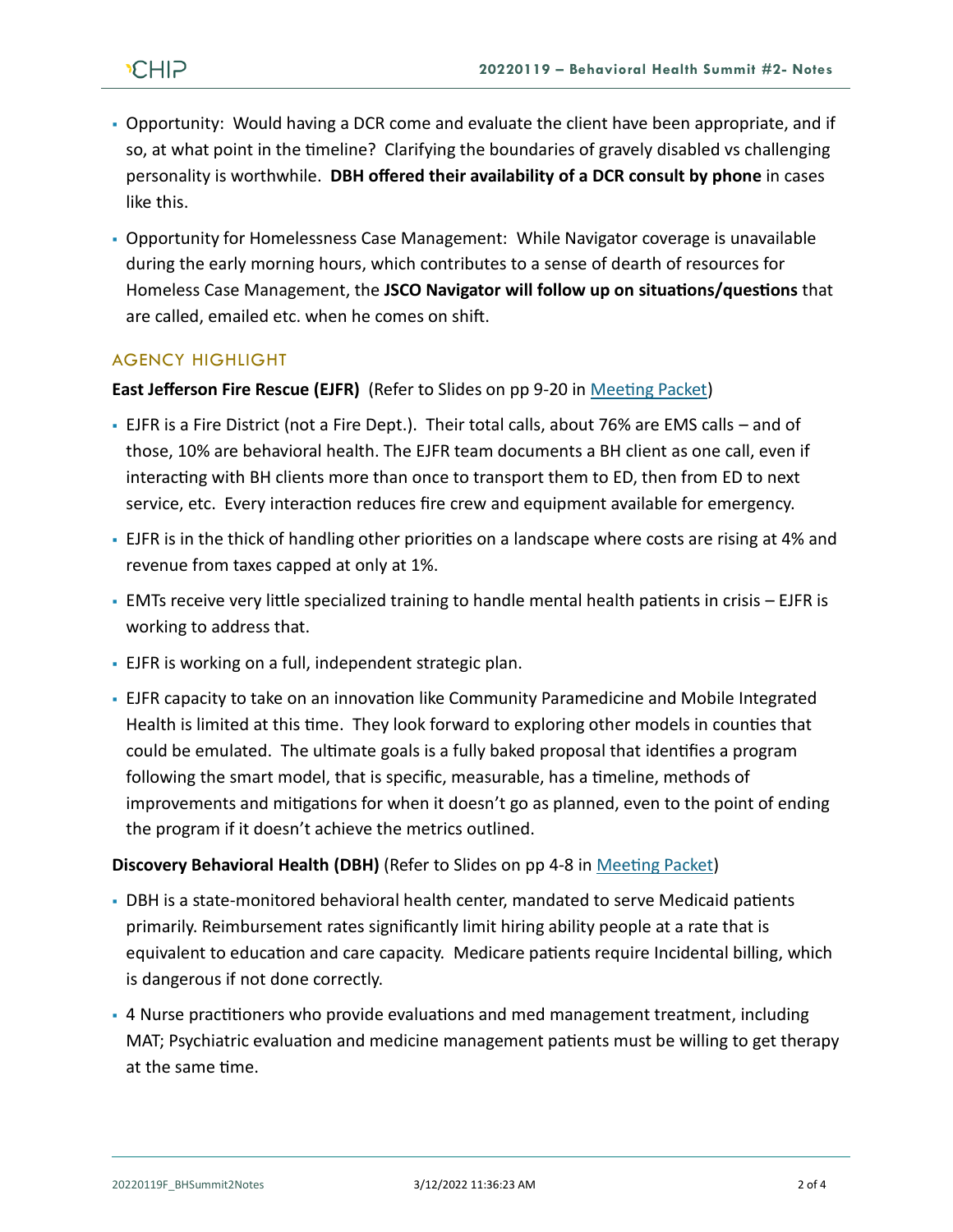- **Offering Substance use disorder services as of February 1 using the Safe Harbor program at** DBH for the counseling side and DBH Medically Assisted Treatment (MAT) services. This sets a good foundation to address dual diagnosis.
- Provide 24/7 crisis services DCRs; Case management
- DBH's Contract programs: Sheriff's Team Navigator and the Recovery, Empowerment, Advocacy and Linkage (REAL) Team.
- **Innovation:** Integration of DBH and Sheriff's Department's efforts to address calls involving mental health; Collaboration with Quilcene and Brinnon's Fire Departments is being developed.
- **DBH's Goal with the Summit Group:** To strengthen relationships with PTPD and EJFR, and use those relationships to deliver behavioral health services with intention and effectiveness.

# FOLLOW-ON DISCUSSION

- **· REAL Program** Jolene Kron noted this program is being rolled out in Kitsap, Clallam and Jefferson County.
	- The SBH-ASO's Marti Anne Lewis will roll out the Jefferson County program at the BHC's February  $13<sup>th</sup>$  meeting.
	- The SBH-ASO will form a Jefferson County REAL policy workgroup that will meet at the BHC's table. This group will act as an overarching body and identify gaps in the community that would benefit from REAL engagement.
- Request: Create a graphic that illustrates the spectrum from REAL team, to Navigator, to DCR, and clarify who does what.

| Program                          | <b>REAL</b><br>(Recovery Empowerment<br><b>Advocacy and Linkages)</b>   | Sheriff's<br><b>Navigator</b> | <b>PTPD</b><br><b>Navigator</b> | <b>Mobile Crisis</b><br><b>Outreach (DCR)</b>         |
|----------------------------------|-------------------------------------------------------------------------|-------------------------------|---------------------------------|-------------------------------------------------------|
| <b>Service</b><br><b>Offered</b> | Pre-Crisis<br>outreach, light touch<br>and intensive case<br>management | Service<br>linkage            | Service linkage                 | Crisis Intervention<br><b>BH</b> triage<br><b>ITA</b> |
| <b>Referral</b><br><b>Source</b> | <b>Governing Board</b><br>representing<br>Community interests           | Sheriff's<br>Dept             | <b>PTPD</b>                     | All                                                   |
| <b>Anchor</b><br><b>Point</b>    | Service linkage                                                         | <b>DBH</b>                    | <b>PTPD</b>                     | <b>DBH</b>                                            |